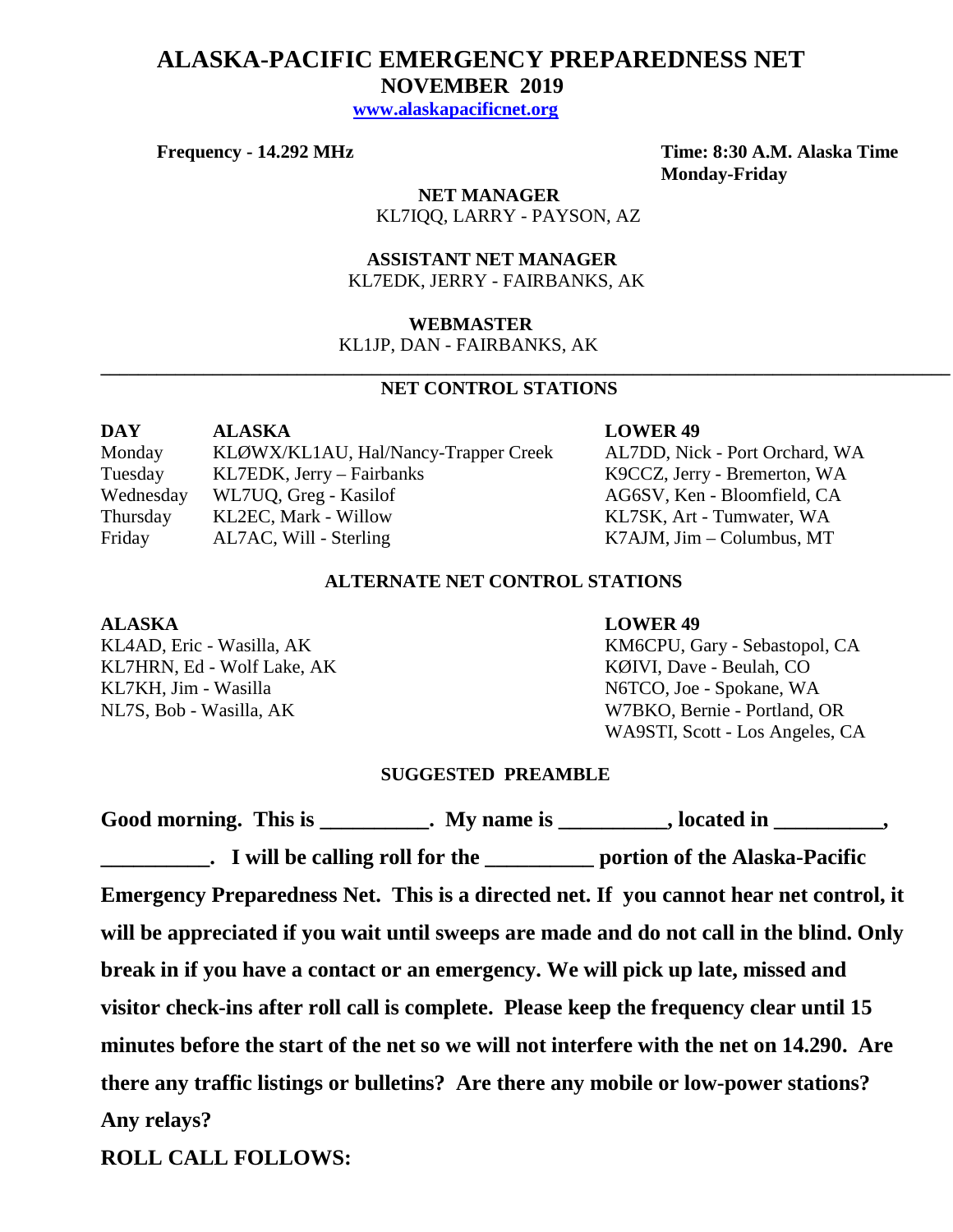|               | <b>LOWER 49 - NOVEMBER 2019</b> |                     | <b>DATE</b> | <b>DATE</b> | <b>DATE</b> | <b>DATE</b> | <b>DATE</b> | <b>DATE</b> |
|---------------|---------------------------------|---------------------|-------------|-------------|-------------|-------------|-------------|-------------|
| KJ6LJK        | Richard                         | Angels Camp, CA     |             |             |             |             |             |             |
| N6TEZ         | AI                              | Anza, CA            |             |             |             |             |             |             |
| KL7HM         | Hugh                            | Apache Junction, AZ |             |             |             |             |             |             |
| N7GK          | Gary                            | Ashland, OR         |             |             |             |             |             |             |
| W7ZF          | Herb                            | Bellevue, WA        |             |             |             |             |             |             |
| KØIVI         | Dave                            | Beulah, CO          |             |             |             |             |             |             |
| AG6SV         | Ken                             | Bloomfield, CA      |             |             |             |             |             |             |
| K9CCZ         | Jerry                           | Bremerton, WA       |             |             |             |             |             |             |
| <b>KLØHI</b>  | Claudia                         | Brookings, OR       |             |             |             |             |             |             |
| K7AJM         | Jim                             | Columbus, MT        |             |             |             |             |             |             |
| K7OOS         | Harold                          | Coos Bay, OR        |             |             |             |             |             |             |
| W7BBA         | Jim'                            | Cottage Grove, OR   |             |             |             |             |             |             |
| VE6NL         | Neal                            | Empress, AB         |             |             |             |             |             |             |
| W7RMH         | Rick                            | Everett, WA         |             |             |             |             |             |             |
| W7ADB         | John                            | Federal Way, WA     |             |             |             |             |             |             |
| AF7MU         | <b>Rusty</b>                    | Florence, OR        |             |             |             |             |             |             |
| KA6WAG        | Robert                          | Florence, OR        |             |             |             |             |             |             |
| K7LWF         | Lyman                           | Gig Harbor, WA      |             |             |             |             |             |             |
| AL1R          | Jim                             | Indianola, WA       |             |             |             |             |             |             |
| W7ISP         | Mike                            | Ione, WA            |             |             |             |             |             |             |
| <b>KL7FQQ</b> | Rose                            | La Feria, TX        |             |             |             |             |             |             |
| KK7HK         | Tom                             | Lebanon, OR         |             |             |             |             |             |             |
| W7DRT         | Don                             | Longbranch, WA      |             |             |             |             |             |             |
| WA9STI        | Scott                           | Los Angeles, CA     |             |             |             |             |             |             |

 $\lambda$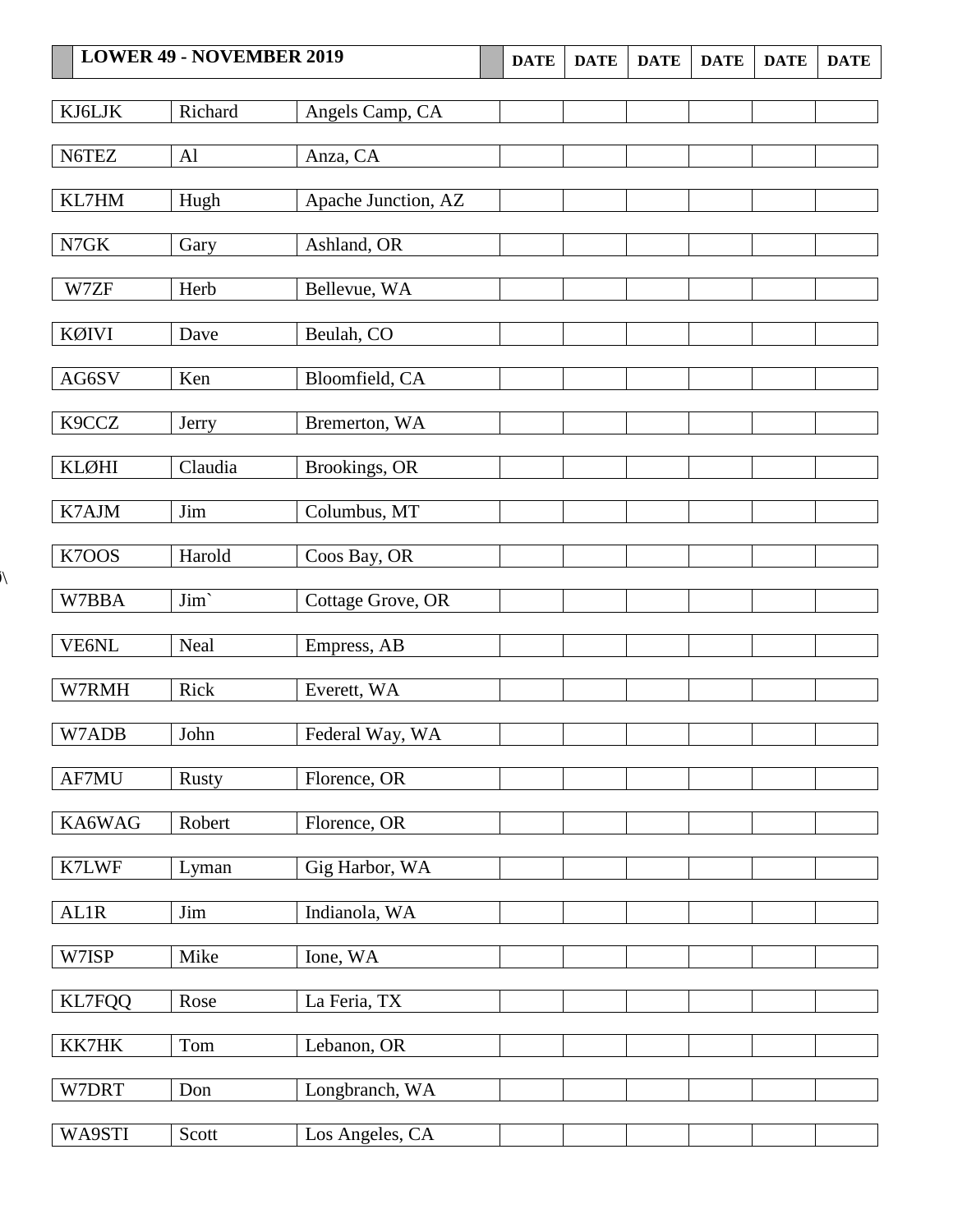| KA7ZEM        | Jerry        | Mesa, AZ           |  |  |  |
|---------------|--------------|--------------------|--|--|--|
| <b>KLØQZ</b>  | Glenn        | Mesa, AZ           |  |  |  |
| AL7KV         | Phil         | Olympia, WA        |  |  |  |
| N6BOW         | Doug         | Paradise, CA       |  |  |  |
|               |              |                    |  |  |  |
| KL7IQQ        | Larry        | Payson, AZ         |  |  |  |
| KF7RCO        | Roeland      | Phoenix, AZ        |  |  |  |
| K6YBV         | Bob          | Placerville, CA    |  |  |  |
| W7BKO         | Bernie       | Portland, OR       |  |  |  |
| VE7OFA        | Robert       | Port Alberni, BC   |  |  |  |
|               |              |                    |  |  |  |
| AL7DD         | Nick         | Port Orchard, WA   |  |  |  |
| <b>KB7PYF</b> | Charlie      | Poulsbo, WA        |  |  |  |
| KX6Q          | Les          | Redding, CA        |  |  |  |
| AL7Y          | Scott        | Ruger Ranch, AZ    |  |  |  |
|               |              |                    |  |  |  |
| K7GU          | Karl         | Santa, ID          |  |  |  |
| K7SK          | <b>Steve</b> | Seattle, WA        |  |  |  |
| KM6CPU        | Gary         | Sebastopol, CA     |  |  |  |
| N6TCO         | Joe          | Spokane, WA        |  |  |  |
| AK7YT         | Glenn        | Stockton, CA       |  |  |  |
| WA6PWP        | <b>Bill</b>  |                    |  |  |  |
|               |              | Stockton, CA       |  |  |  |
| KL7SK         | Art          | Tumwater, WA       |  |  |  |
| KL7LL         | John         | Valley, WA         |  |  |  |
| KA7ZQW        | Terry        | Vancouver, WA      |  |  |  |
| W6SGJ         | Dick         | Vancouver, WA      |  |  |  |
| WX8OH         | Warren       | W. Lafayette, OH   |  |  |  |
| W7UMX         | <b>MARS</b>  | Whidbey Island, WA |  |  |  |
|               |              |                    |  |  |  |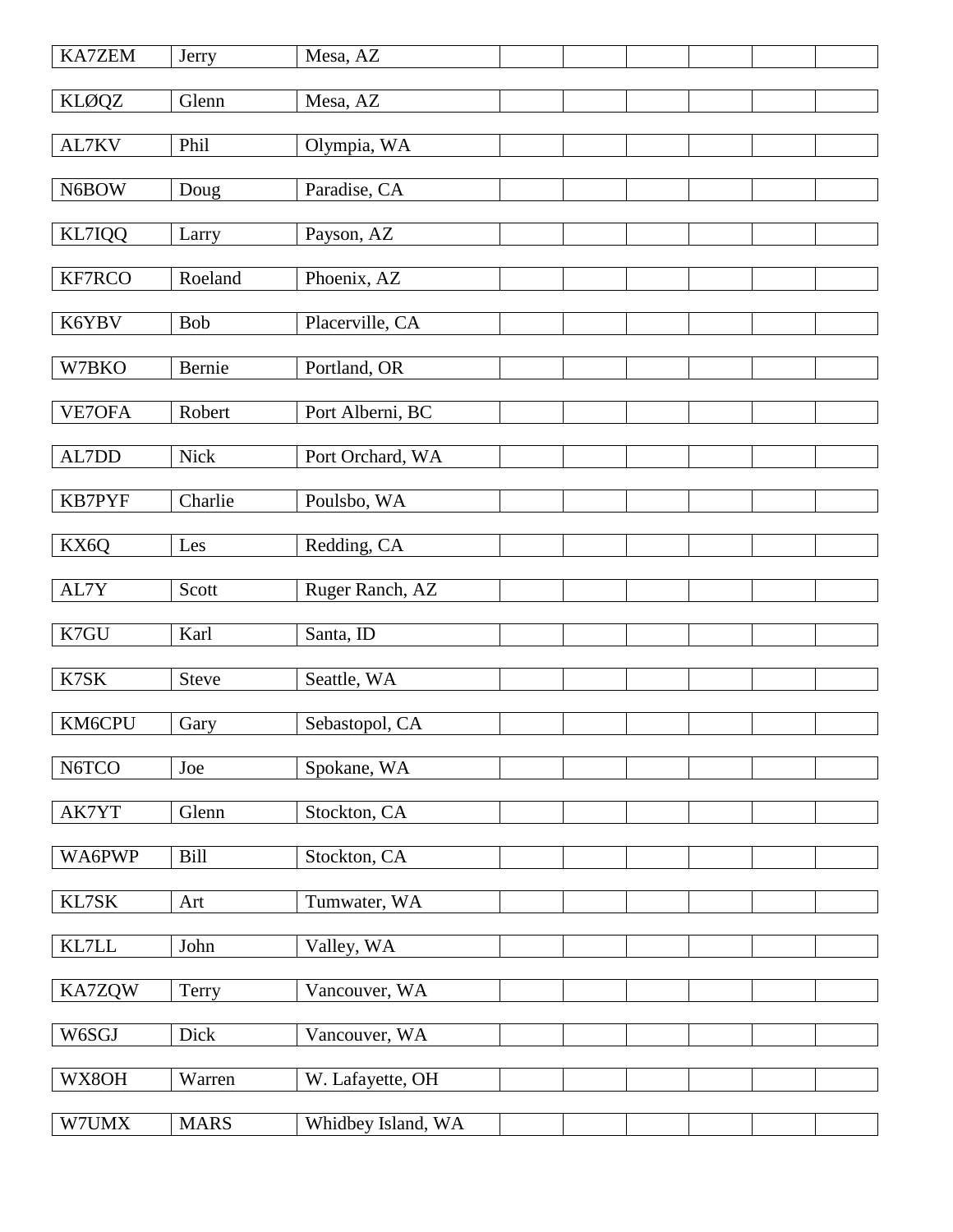| W9JDW | Jim  | Washington, IN                       |  |  |  |
|-------|------|--------------------------------------|--|--|--|
|       |      |                                      |  |  |  |
| AL7D  | Dave | Yuma, AZ                             |  |  |  |
|       |      |                                      |  |  |  |
|       |      | <b>LOWER 49 TOTAL</b>                |  |  |  |
|       |      |                                      |  |  |  |
|       |      | TOTAL CHECK-INS (INCLUDING VISITORS) |  |  |  |
|       |      |                                      |  |  |  |
|       |      | <b>TOTAL FORMAL TRAFFIC</b>          |  |  |  |

|                |             | VISITORS - NOVEMBER 2019 - LOWER 49 | <b>DATE</b> | <b>DATE</b> | <b>DATE</b> | <b>DATE</b> | <b>DATE</b> | <b>DATE</b> |
|----------------|-------------|-------------------------------------|-------------|-------------|-------------|-------------|-------------|-------------|
| <b>STATION</b> | <b>NAME</b> | <b>LOCATION</b>                     |             |             |             |             |             |             |
|                |             |                                     |             |             |             |             |             |             |
|                |             |                                     |             |             |             |             |             |             |
|                |             |                                     |             |             |             |             |             |             |
|                |             |                                     |             |             |             |             |             |             |
|                |             |                                     |             |             |             |             |             |             |
|                |             |                                     |             |             |             |             |             |             |
|                |             |                                     |             |             |             |             |             |             |
|                |             |                                     |             |             |             |             |             |             |
|                |             |                                     |             |             |             |             |             |             |
|                |             |                                     |             |             |             |             |             |             |
|                |             |                                     |             |             |             |             |             |             |
|                |             |                                     |             |             |             |             |             |             |
|                |             |                                     |             |             |             |             |             |             |
|                |             |                                     |             |             |             |             |             |             |
|                |             |                                     |             |             |             |             |             |             |
|                |             |                                     |             |             |             |             |             |             |
|                |             |                                     |             |             |             |             |             |             |
|                |             |                                     |             |             |             |             |             |             |
|                |             |                                     |             |             |             |             |             |             |
|                |             |                                     |             |             |             |             |             |             |
|                |             |                                     |             |             |             |             |             |             |
|                |             |                                     |             |             |             |             |             |             |
|                |             |                                     |             |             |             |             |             |             |
|                |             |                                     |             |             |             |             |             |             |
|                |             |                                     |             |             |             |             |             |             |
|                |             |                                     |             |             |             |             |             |             |
|                |             |                                     |             |             |             |             |             |             |
|                |             |                                     |             |             |             |             |             |             |
|                |             |                                     |             |             |             |             |             |             |
|                |             |                                     |             |             |             |             |             |             |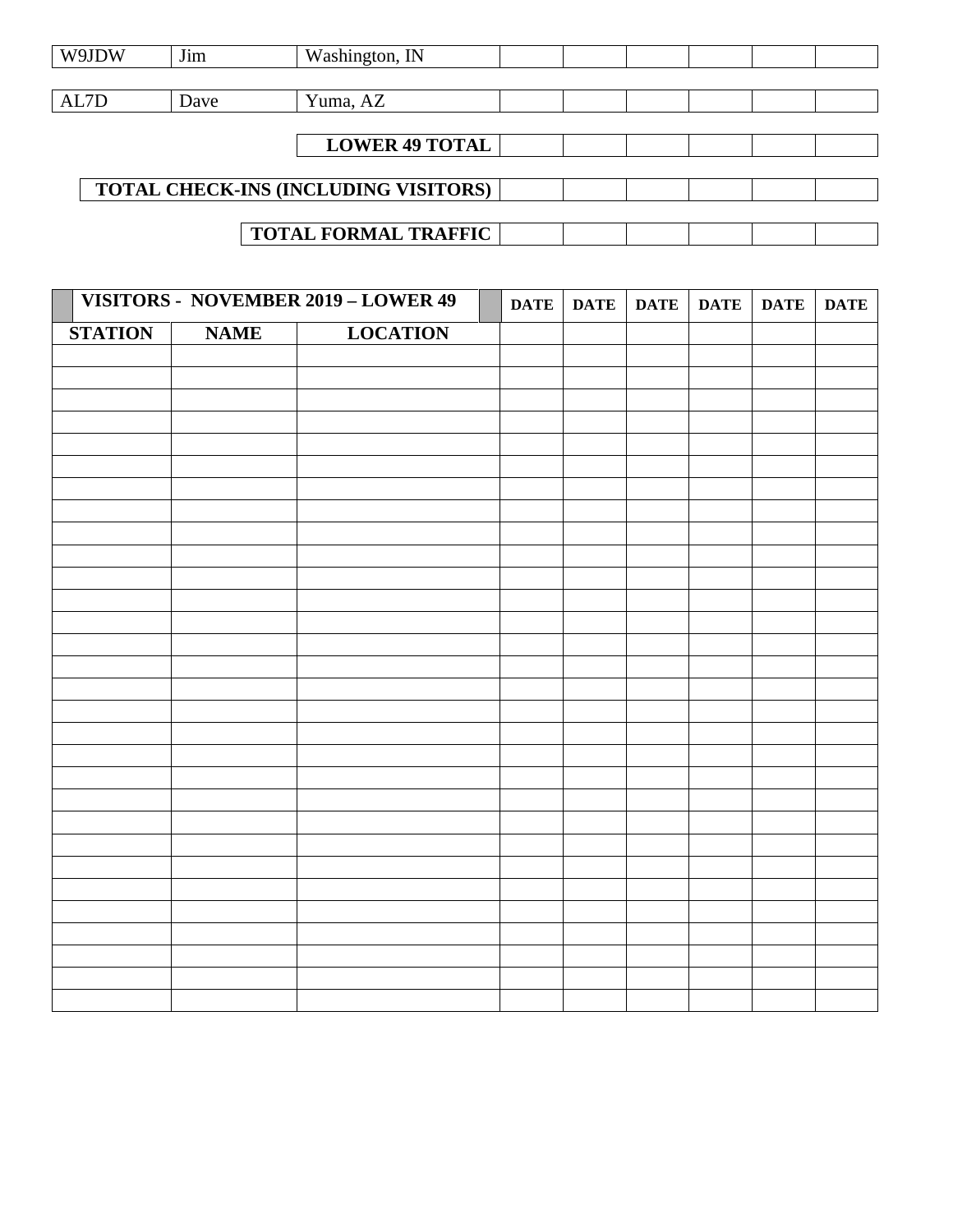|                | <b>ALASKA - NOVEMBER 2019</b> |                     | <b>DATE</b> | <b>DATE</b> | <b>DATE</b> | <b>DATE</b> | <b>DATE</b> | <b>DATE</b> |
|----------------|-------------------------------|---------------------|-------------|-------------|-------------|-------------|-------------|-------------|
| <b>STATION</b> | <b>NAME</b>                   | <b>LOCATION</b>     |             |             |             |             |             |             |
|                |                               |                     |             |             |             |             |             |             |
| <b>ALØU</b>    | Art                           | Anchorage, AK       |             |             |             |             |             |             |
|                |                               |                     |             |             |             |             |             |             |
| KL7ICB         | John                          | Anchorage, AK       |             |             |             |             |             |             |
|                | John                          | Anchorage, AK       |             |             |             |             |             |             |
| KL7QZ          |                               |                     |             |             |             |             |             |             |
| KL7YK          | Ron                           | Anchorage, AK       |             |             |             |             |             |             |
|                |                               |                     |             |             |             |             |             |             |
| KL4QG          | Joe                           | Bethel, AK          |             |             |             |             |             |             |
|                |                               |                     |             |             |             |             |             |             |
| KL2EC          | Mark                          | Caswell Lakes, AK   |             |             |             |             |             |             |
|                |                               |                     |             |             |             |             |             |             |
| KL2GS          | Mac                           | Central, AK         |             |             |             |             |             |             |
| AL7AQ          | <b>Bruce</b>                  | Excursion Inlet, AK |             |             |             |             |             |             |
| KL7WJ          | Debbie                        | Excursion Inlet, AK |             |             |             |             |             |             |
|                |                               |                     |             |             |             |             |             |             |
| KG5MIO         | <b>Nick</b>                   | Fairbanks, AK       |             |             |             |             |             |             |
|                |                               |                     |             |             |             |             |             |             |
| <b>KL7EBF</b>  | <b>Bob</b>                    | Fairbanks, AK       |             |             |             |             |             |             |
|                |                               |                     |             |             |             |             |             |             |
| KL7EDK         | Jerry                         | Fairbanks, AK       |             |             |             |             |             |             |
|                |                               |                     |             |             |             |             |             |             |
| WL7GX          | Jerry                         | Fairbanks, AK       |             |             |             |             |             |             |
| KL2PM          | Rick                          | Glacier View, AK    |             |             |             |             |             |             |
|                |                               |                     |             |             |             |             |             |             |
| KL7YXF         | Lynn                          | Haines, AK          |             |             |             |             |             |             |
|                |                               |                     |             |             |             |             |             |             |
| <b>KL4RH</b>   | Allan                         | Homer, AK           |             |             |             |             |             |             |
|                |                               |                     |             |             |             |             |             |             |
| NL7WK          | Tom                           | Homer, AK           |             |             |             |             |             |             |
| WL7FH          | Debbie                        | Homer, AK           |             |             |             |             |             |             |
| WL7PM          | Dean                          | Homer, AK           |             |             |             |             |             |             |
|                |                               |                     |             |             |             |             |             |             |
| AL5G           | Robert                        | Juneau, AK          |             |             |             |             |             |             |
|                |                               |                     |             |             |             |             |             |             |
| KL2UH          | Ernie                         | Juneau, AK          |             |             |             |             |             |             |
|                |                               |                     |             |             |             |             |             |             |
| KL7 IWC        | Larry                         | Juneau, AK          |             |             |             |             |             |             |
|                |                               |                     |             |             |             |             |             |             |
| KL7IYD         | $\mathop{\text{Jim}}$         | Juneau, AK          |             |             |             |             |             |             |
| NL3A           |                               |                     |             |             |             |             |             |             |
|                | <b>Bill</b>                   | Juneau, AK          |             |             |             |             |             |             |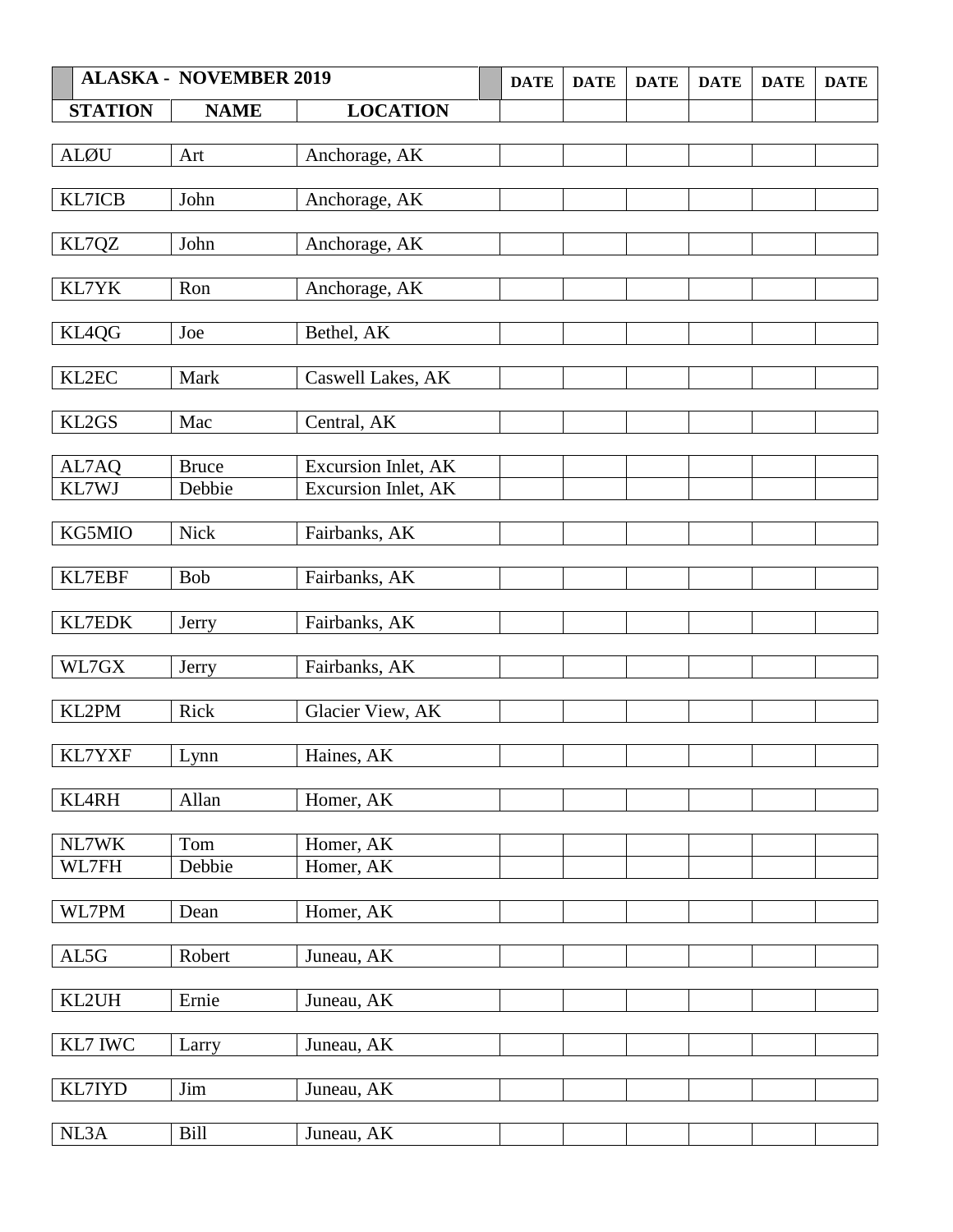| WL7BKA         | Dave          | Juneau, AK                             |  |  |  |
|----------------|---------------|----------------------------------------|--|--|--|
|                |               |                                        |  |  |  |
| WL7UQ<br>WL7UR | Greg<br>Karen | Kasilof, AK<br>Kasilof, AK             |  |  |  |
|                |               |                                        |  |  |  |
| <b>KL4CA</b>   | Saunya        | Ketchikan, AK                          |  |  |  |
| <b>KL4CB</b>   | Allen         | Ketchikan, AK                          |  |  |  |
|                |               |                                        |  |  |  |
| KL7GIH         | Chris         | Ketchikan, AK                          |  |  |  |
|                |               |                                        |  |  |  |
| KL7NC          | <b>Bob</b>    | Ketchikan, AK                          |  |  |  |
|                |               |                                        |  |  |  |
| NL7LL          | Gary          | Ketchikan, AK                          |  |  |  |
|                |               |                                        |  |  |  |
| WL7AUV         | Leroy         | Ketchikan, AK                          |  |  |  |
|                |               |                                        |  |  |  |
| <b>NØSUB</b>   | Don           | Montana Creek, AK                      |  |  |  |
| AL7LW          | Larry         | Nikiski, AK                            |  |  |  |
| AL7LX          | <b>Brenda</b> | Nikiski, AK                            |  |  |  |
|                |               |                                        |  |  |  |
| KL7JHR         | Dennis        | Ninilchik, AK                          |  |  |  |
| KL7KL          | Martha        | Ninilchik, AK                          |  |  |  |
|                |               |                                        |  |  |  |
| KL7JFT         | Don           | Palmer, AK                             |  |  |  |
| KL2FA          | Carol         | Palmer, AK                             |  |  |  |
|                |               |                                        |  |  |  |
| N7FXX          | Claude        | Palmer, AK                             |  |  |  |
|                |               |                                        |  |  |  |
| WL7UL          | John          | Peters Creek, AK                       |  |  |  |
|                |               |                                        |  |  |  |
| <b>KE7FXM</b>  | Jimmy         | Prince of Wales Isl., AK               |  |  |  |
| AL6G           | Mike          | Sitka, AK                              |  |  |  |
|                |               |                                        |  |  |  |
| <b>KL7AN</b>   | Van           | Soldotna, AK                           |  |  |  |
|                |               |                                        |  |  |  |
| <b>WA1FVJ</b>  | Ed            | Soldotna, AK                           |  |  |  |
|                |               |                                        |  |  |  |
| AL7AC          | Will          | Sterling, AK                           |  |  |  |
|                |               |                                        |  |  |  |
| KL3CV          | Tim           | Sterling, AK                           |  |  |  |
|                |               |                                        |  |  |  |
| WL7UP          | Ward          | Sterling, AK                           |  |  |  |
|                |               |                                        |  |  |  |
| KL7ST          | Stanton       | Tok, AK                                |  |  |  |
| <b>KLØWX</b>   | Hal           |                                        |  |  |  |
| <b>KL1AU</b>   |               | Trapper Creek, AK<br>Trapper Creek, AK |  |  |  |
|                | Nancy         |                                        |  |  |  |
| N7HRO          | Dennis        | Two Rivers, AK                         |  |  |  |
|                |               |                                        |  |  |  |